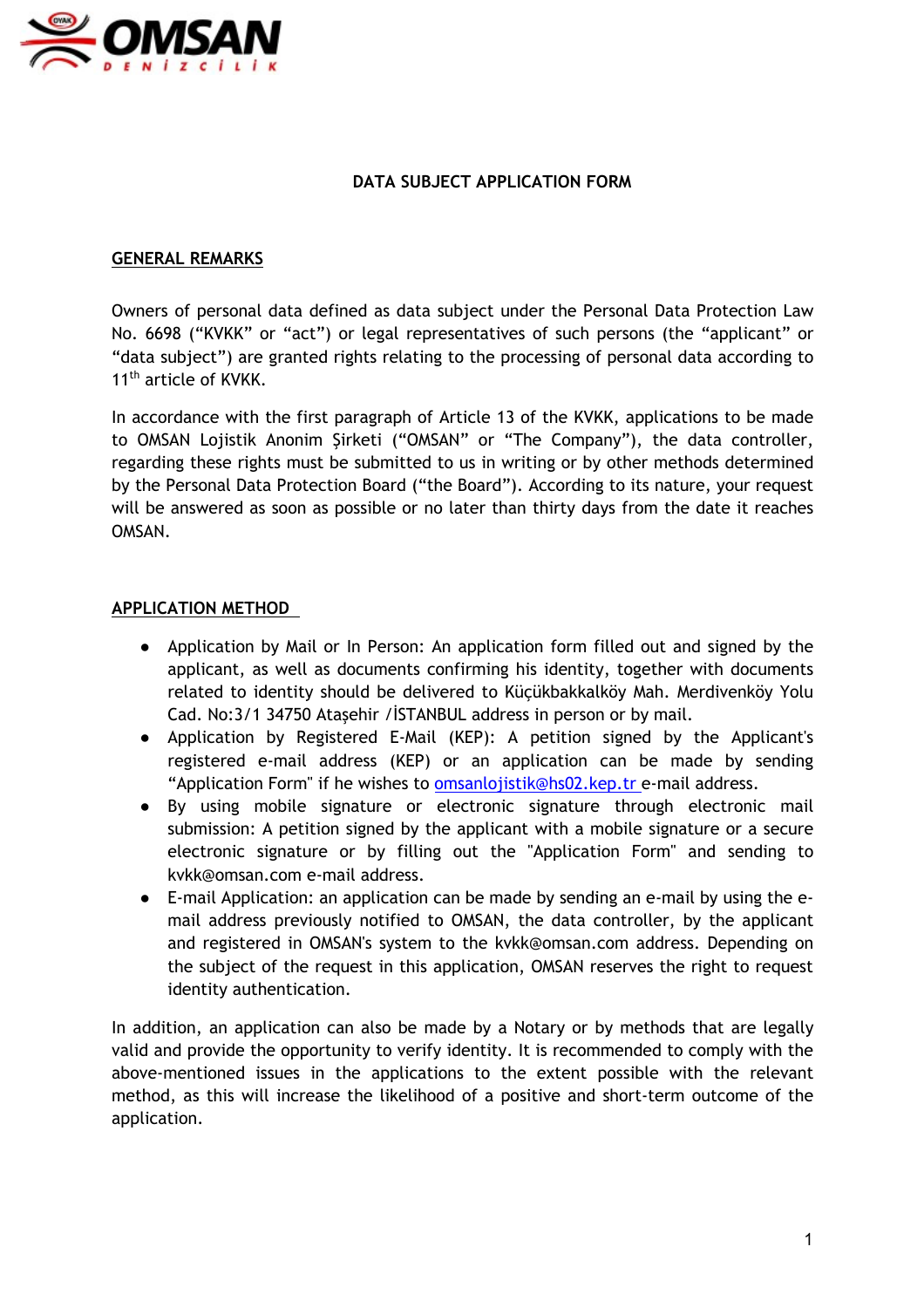

# **APPLICATION FORM**

| DATA SUBJECT CONTACT INFORMATION              |                                        |
|-----------------------------------------------|----------------------------------------|
| Name surname:                                 |                                        |
| <b>Nationality:</b>                           | $\Box$ Republic of Turkey $\Box$ Other |
|                                               | If you selected other, please specify: |
| Identity number:                              |                                        |
| Passport No / Foreign identity No:            |                                        |
| Address:                                      |                                        |
| <b>KEP</b><br>(Registered E-Mail)<br>address: |                                        |
| <b>Electronic mail address:</b>               |                                        |
| Phone No / Fax No:                            |                                        |

| YOUR RELATIONSHIP WITH OMSAN                          |                      |
|-------------------------------------------------------|----------------------|
| $\Box$ OMSAN Employee / Former<br>Employee            | Years of employment: |
| $\Box$ Job Application /<br>I shared my Resume        | Date:                |
| $\Box$ OMSAN Intern / Former Intern                   | Years of internship: |
| $\Box$ Internship Application /<br>I shared my Resume | Date:                |
| $\Box$ Supplier Official/Employee                     | Description:         |
| □ OMSAN Customer                                      | Description:         |
| <b>Visitor</b>                                        | Description:         |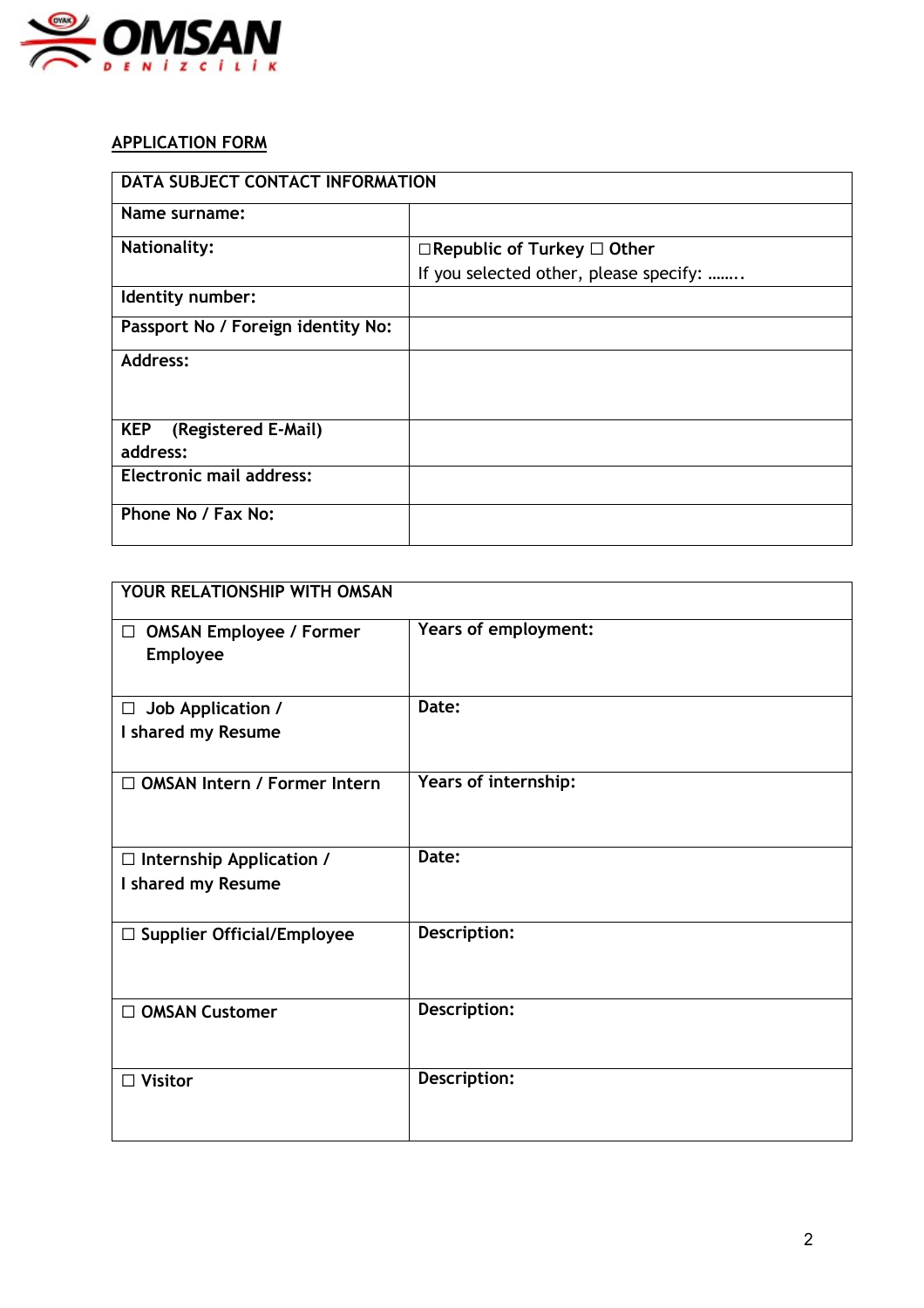

| $\Box$ Members of the Board of<br><b>Directors</b> | Description: |
|----------------------------------------------------|--------------|
| $\Box$ Other                                       | Description: |

| <b>APPLICATION CONTENT</b>                                                          |                                                                                                                                                                                                                                                                                        |
|-------------------------------------------------------------------------------------|----------------------------------------------------------------------------------------------------------------------------------------------------------------------------------------------------------------------------------------------------------------------------------------|
| Data controller for the Application                                                 | <b>OMSAN Lojistik Anonim Şirketi</b>                                                                                                                                                                                                                                                   |
|                                                                                     |                                                                                                                                                                                                                                                                                        |
| Subject of Request to be<br>forwarded Within the Scope of the<br><b>Application</b> | $\Box$ I would like to find out if my personal data has been<br>processed.<br>$\Box$ If my personal data has been processed, I request                                                                                                                                                 |
|                                                                                     | information about it.                                                                                                                                                                                                                                                                  |
|                                                                                     | $\Box$ I would like to find out the purpose of processing my<br>personal data and whether it is used for its intended<br>purpose.                                                                                                                                                      |
|                                                                                     | $\Box$ I would like to find out about the third parties to<br>whom my personal data is transferred at home or<br>abroad.                                                                                                                                                               |
|                                                                                     | $\Box$ I would like my personal data to be deleted or<br>destroyed or anonymized within the framework of<br>the conditions stipulated by law.                                                                                                                                          |
|                                                                                     | $\Box$ I would like to have my personal data corrected due<br>to incomplete or incorrectly processed. (please<br>provide detailed information about your personal<br>data that you want to be corrected in the<br>Description)                                                         |
|                                                                                     | If changes are made to my personal data upon my<br>$\Box$<br>request, I would like third parties to whom my<br>personal data has been transferred to be notified.                                                                                                                      |
|                                                                                     | $\Box$ I claim to be compensated for the damage I have<br>suffered due to the illegal processing of my<br>personal data. (please provide detailed information<br>in the Description section about the result of the<br>data processing activity, when and how your<br>damage occurred) |
|                                                                                     |                                                                                                                                                                                                                                                                                        |

# **DESCRIPTIONS:**

*In order to respond to your application in a smooth way, the scope of the application must be specific, clear and understandable.*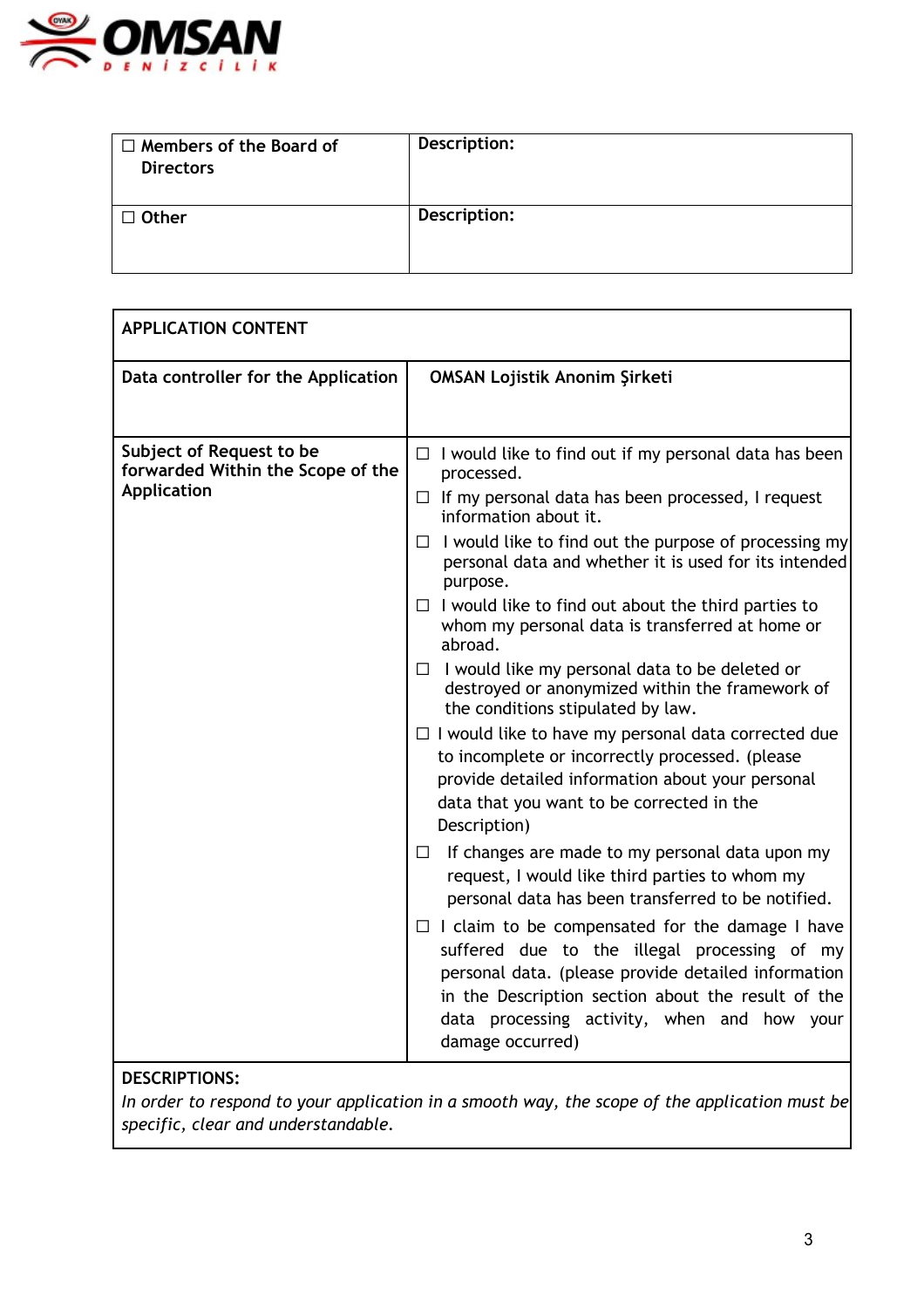

#### **ANNEXES:**

*If you are sharing information and documents in attachment, please specify.*

## **Method of Answering Your Application**

*(If no response method is preferred, the application will be answered by the method in which it was submitted)*

❏ I want it to be sent to my address.

(With the shipment to be made to the address specified in the application*)*

❏ I want it to be sent to my e-mail address specified in the application form.

(If you choose the e-mail method, we will be able to reply to you faster*)*

❏ I want to get it delivered by hand.

(Notarized power of attorney or authorization document in case of delivery by proxy must be available*)*

This application form has been prepared so that your requests can be answered correctly, completely and within the time specified in the law. In order to eliminate legal risks that may arise from illegal or unjustly performed data sharing and to ensure the security of your personal data, OMSAN reserves the right to request additional documents and information for identification and authorization (copy of identity card or driver's license, etc.) to ensure identity and authorization. OMSAN does not accept liability for such requests if the information about your requests that you submit within the scope of the form is not accurate and up-to-date, if incorrect/misleading information is provided or if an unauthorized application is made. In these cases, OMSAN reserves the right to reject the application by explaining its rationale.

| ۰.<br>× |  |
|---------|--|